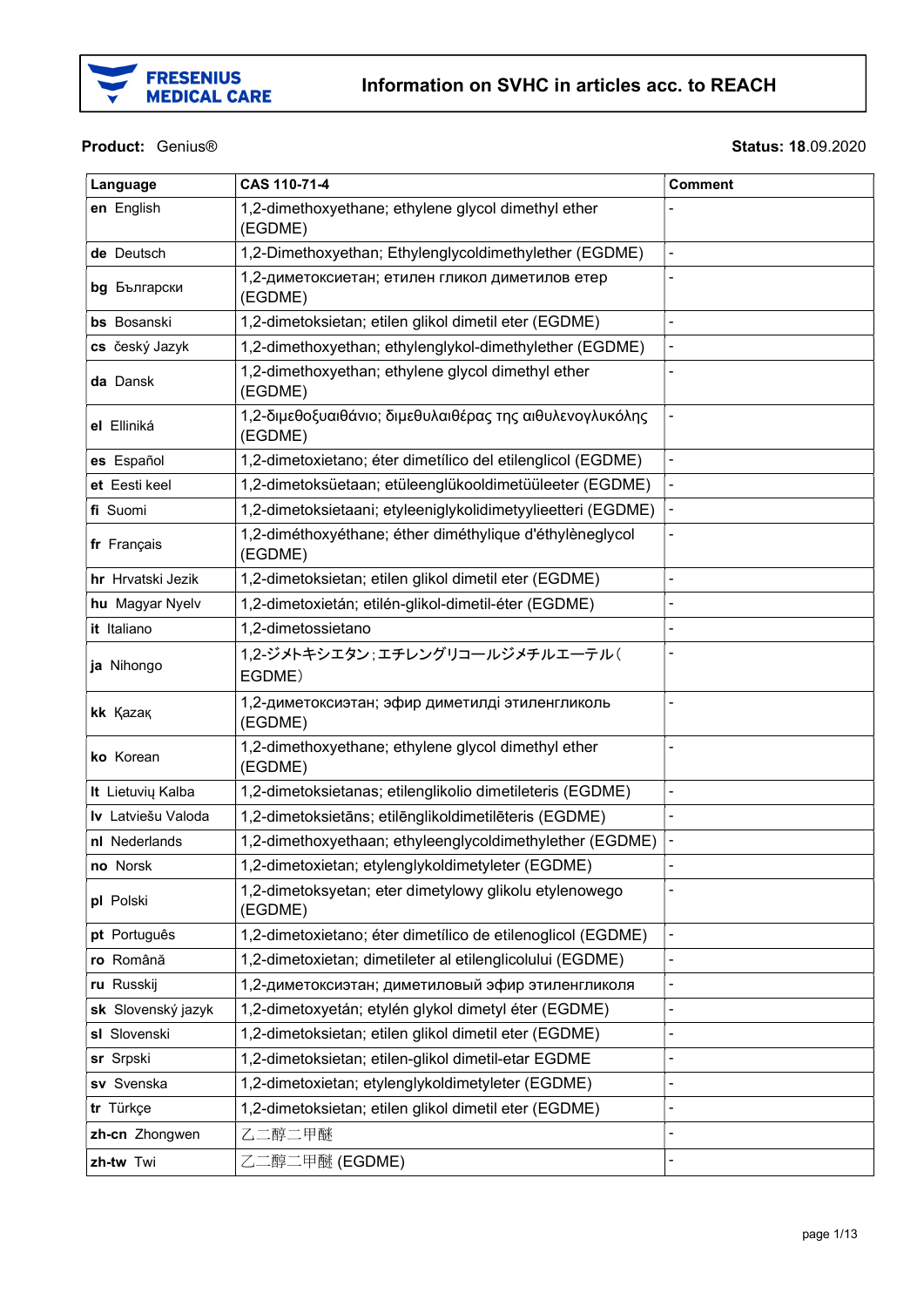

| Language           | CAS 7439-92-1                     | <b>Comment</b>               |
|--------------------|-----------------------------------|------------------------------|
| en English         | Lead                              |                              |
| de Deutsch         | <b>Blei</b>                       |                              |
| bg Български       | олово                             |                              |
| bs Bosanski        | olovo                             |                              |
| cs český Jazyk     | olovo                             | $\overline{a}$               |
| da Dansk           | bly                               |                              |
| el Elliniká        | μόλυβδος                          |                              |
| es Español         | plomo                             |                              |
| et Eesti keel      | plii                              | $\qquad \qquad \blacksquare$ |
| fi Suomi           | lyijy                             | $\overline{a}$               |
| fr Français        | plomb                             |                              |
| hr Hrvatski Jezik  | olovo                             | $\overline{a}$               |
| hu Magyar Nyelv    | ólom                              | $\overline{a}$               |
| it Italiano        | piombo                            | $\overline{a}$               |
| ja Nihongo         | 鉛 [namari]                        | $\overline{a}$               |
| kk Kazak           | plom                              | $\overline{a}$               |
| ko Korean          | lead                              |                              |
| It Lietuvių Kalba  | švinas                            | $\overline{a}$               |
| Iv Latviešu Valoda | svins                             | $\overline{a}$               |
| nl Nederlands      | lood                              |                              |
| no Norsk           | bly                               | $\overline{a}$               |
| pl Polski          | ołów                              | $\overline{a}$               |
| pt Português       | chumbo                            |                              |
| ro Română          | plumb                             | $\blacksquare$               |
| ru Russkij         | свинец                            | $\blacksquare$               |
| sk Slovenský jazyk | olovo                             |                              |
| sl Slovenski       | svínec                            | $\overline{a}$               |
| sr Srpski          | олово                             | $\overline{a}$               |
| sv Svenska         | bly                               | $\blacksquare$               |
| tr Türkçe          | kurşun                            | $\overline{a}$               |
| zh-cn Zhongwen     | 铅 [qian]                          | $\overline{a}$               |
| zh-tw Twi          | lead                              | $\blacksquare$               |
|                    |                                   |                              |
| Language           | CAS 556-67-2                      | <b>Comment</b>               |
| en English         | Octamethylcyclotetrasiloxane (D4) |                              |
| de Deutsch         | Octamethylcyclotetrasiloxan (D4)  | $\overline{a}$               |
| bg Български       | Октаметилциклотетрасилоксан (D4)  | $\overline{\phantom{a}}$     |
| bs Bosanski        | Octamethylcyclotetrasiloxane (D4) | $\qquad \qquad \blacksquare$ |

cs český Jazyk **Oktamethylcyklotetrasiloxan (D4)** da Dansk **Octamethylcyclotetrasiloxan (D4)** -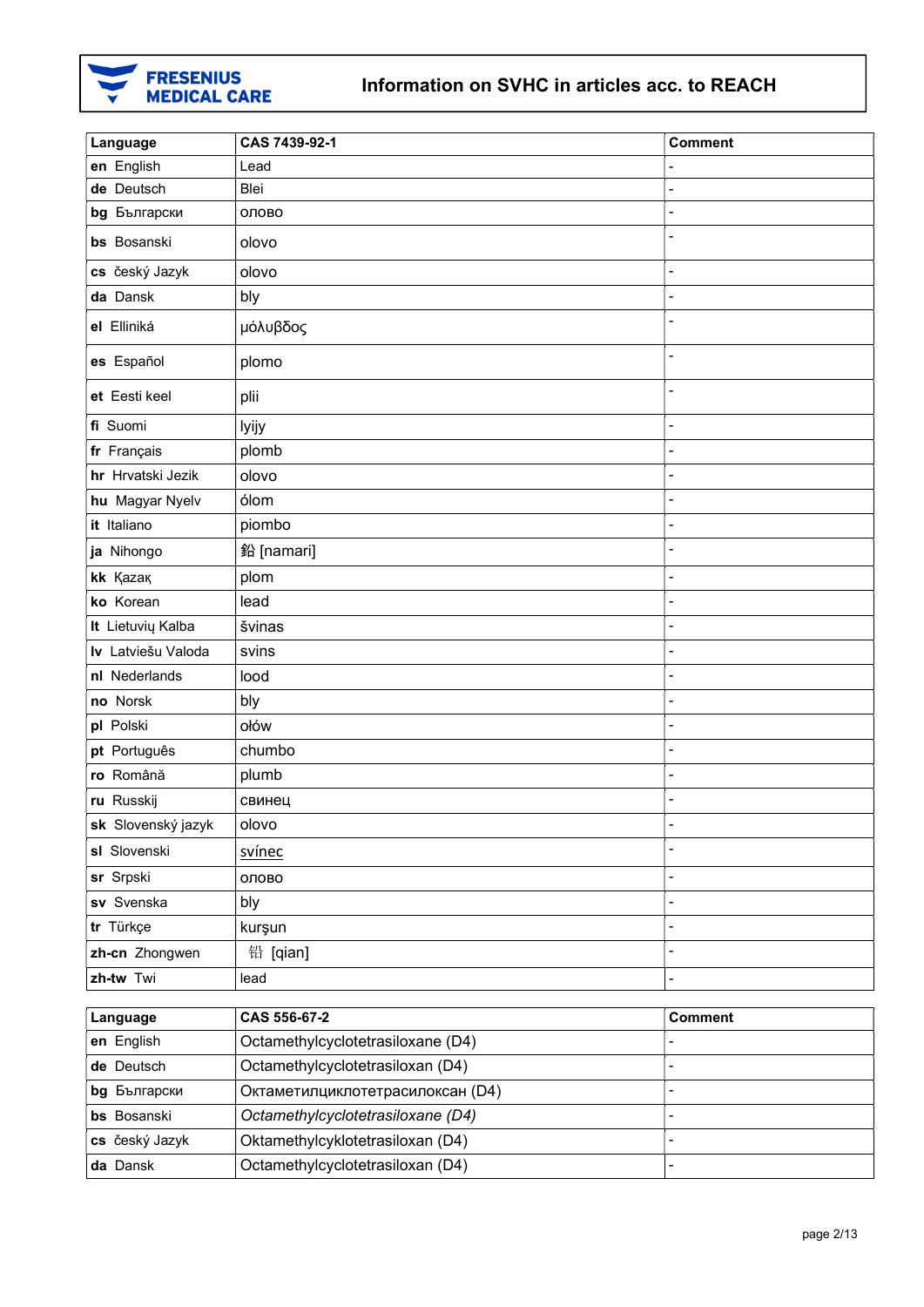

| el Elliniká        | Οκταμεθυλοκυκλοτετρασιλοξάνιο (D4)   |                |
|--------------------|--------------------------------------|----------------|
| es Español         | Octametilciclotetrasiloxano (D4)     |                |
| et Eesti keel      | Oktametüültsüklotetrasiloksaan (D4)  |                |
| fi Suomi           | Oktametyylisyklotetrasiloksaani (D4) | $\overline{a}$ |
| fr Français        | Octaméthylcyclotétrasiloxane (D4)    |                |
| hr Hrvatski Jezik  | Oktametilciklotetrasiloksan (D4)     |                |
| hu Magyar Nyelv    | Oktametil-ciklotetrasziloxán (D4)    |                |
| it Italiano        | Ottametilciclotetrasilossano (D4)    |                |
| ja Nihongo         | Octamethylcyclotetrasiloxane (D4)    |                |
| kk Kazak           | Octamethylcyclotetrasiloxane (D4)    |                |
| ko Korean          | Octamethylcyclotetrasiloxane (D4)    | $\overline{a}$ |
| It Lietuvių Kalba  | Oktametilciklotetrasiloksanas (D4)   |                |
| Iv Latviešu Valoda | Oktametilciklotetrasiloksāns (D4)    |                |
| nl Nederlands      | Octamethylcyclotetrasiloxaan (D4)    |                |
| no Norsk           | Octamethylcyclotetrasiloxane (D4)    |                |
| pl Polski          | oktametylocyklotetrasiloksan (D4)    |                |
| pt Português       | Octametilciclotetrassiloxano (D4)    |                |
| ro Română          | oktametylocyklotetrasiloksan (D4)    | $\overline{a}$ |
| ru Russkij         | Octamethylcyclotetrasiloxane (D4)    |                |
| sk Slovenský jazyk | Oktametylcyklotetrasiloxán (D4)      |                |
| sl Slovenski       | Oktametilciklotetrasiloksan (D4)     |                |
| sr Srpski          | Octamethylcyclotetrasiloxane (D4)    |                |
| sv Svenska         | Oktametylcyklotetrasiloxan (D4)      |                |
| tr Türkçe          | Octamethylcyclotetrasiloxane (D4)    |                |
| zh-cn Zhongwen     | Octamethylcyclotetrasiloxane (D4)    | $\overline{a}$ |
| zh-tw Twi          | Octamethylcyclotetrasiloxane (D4)    | $\blacksquare$ |

| Language          | CAS 541-02-6                         | <b>Comment</b>           |
|-------------------|--------------------------------------|--------------------------|
| en English        | Decamethylcyclopentasiloxane (D5)    |                          |
| de Deutsch        | Decamethylcyclopentasiloxan (D5)     |                          |
| bg Български      | Декаметилциклопентасилоксан (D5)     | ۰                        |
| Bosanski<br>bs    | Decamethylcyclopentasiloxane (D5)    |                          |
| cs český Jazyk    | Dekamethylcyklopentasiloxan (D5)     |                          |
| da Dansk          | Decamethylcyclopentasiloxan (D5)     | -                        |
| el Elliniká       | Δεκαμεθυλοκυκλοπεντασιλοξάνιο (D5)   |                          |
| es Español        | Decametilciclopentasiloxano (D5)     |                          |
| et Eesti keel     | Dekametüültsüklopentasiloksaan (D5)  | $\overline{\phantom{0}}$ |
| fi Suomi          | Dekametyylisyklopentasiloksaani (D5) |                          |
| fr Français       | Décaméthylcyclopentasiloxane (D5)    | -                        |
| hr Hrvatski Jezik | Dekametilciklopentasiloksan (D5)     |                          |
| hu Magyar Nyelv   | Dekametil-ciklopentasziloxán (D5)    |                          |
| it Italiano       | Decametilciclopentasilossano (D5)    | -                        |
| ja Nihongo        | Decamethylcyclopentasiloxane (D5)    |                          |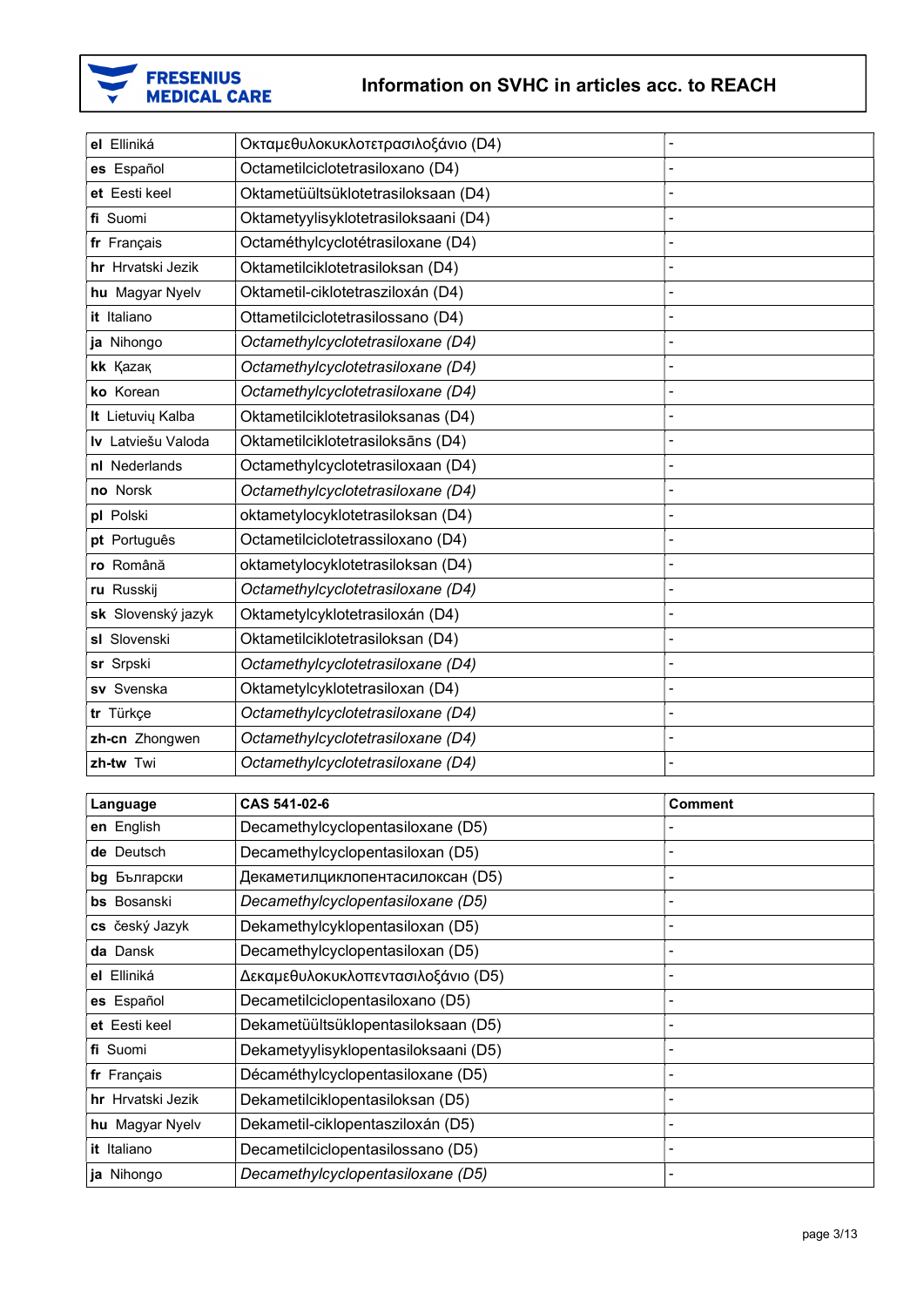

| kk Kazak                  | Decamethylcyclopentasiloxane (D5)  |  |
|---------------------------|------------------------------------|--|
| ko Korean                 | Decamethylcyclopentasiloxane (D5)  |  |
| It Lietuvių Kalba         | Dekametilciklopentasiloksanas (D5) |  |
| <b>Iv</b> Latviešu Valoda | Dekametilciklopentasiloksāns (D5)  |  |
| nl Nederlands             | Decamethylcyclopentasiloxaan (D5)  |  |
| no Norsk                  | Decamethylcyclopentasiloxane (D5)  |  |
| pl Polski                 | Dekametylocyklopentasiloksan (D5)  |  |
| pt Português              | Decametilciclopentassiloxano (D5)  |  |
| ro Română                 | Decametilciclopentasiloxan (D5)    |  |
| ru Russkij                | Decamethylcyclopentasiloxane (D5)  |  |
| sk Slovenský jazyk        | Dekametylcyklopentasiloxán (D5)    |  |
| sl Slovenski              | Dekametilciklopentasiloksan (D5)   |  |
| sr Srpski                 | Decamethylcyclopentasiloxane (D5)  |  |
| sv Svenska                | Dekametylcyklopentasiloxan (D5)    |  |
| tr Türkçe                 | Decamethylcyclopentasiloxane (D5)  |  |
| zh-cn Zhongwen            | Decamethylcyclopentasiloxane (D5)  |  |
| zh-tw Twi                 | Decamethylcyclopentasiloxane (D5)  |  |

| Language           | CAS 540-97-6                           | <b>Comment</b> |
|--------------------|----------------------------------------|----------------|
| en English         | Dodecamethylcyclohexasiloxane (D6)     |                |
| de Deutsch         | Dodecamethylcyclohexasiloxan (D6)      |                |
| bg Български       | Додекаметилциклохексасилоксан (D6)     |                |
| bs Bosanski        | Dodecamethylcyclohexasiloxane (D6)     |                |
| cs český Jazyk     | Dodekamethylcyklohexasiloxan (D6)      |                |
| da Dansk           | Dodecamethylcyclohexasiloxan (D6)      |                |
| el Elliniká        | Dodecamethylcyclohexasiloxane (D6)     |                |
| es Español         | Dodecametilciclohexasiloxano (D6)      |                |
| et Eesti keel      | Dodekametüültsükloheksasiloksaan (D6)  |                |
| fi Suomi           | Dodekametyylisykloheksasiloksaani (D6) |                |
| fr Français        | Dodécaméthylcyclohexasiloxane (D6)     |                |
| hr Hrvatski Jezik  | Dodekametilcikloheksasiloksan (D6)     |                |
| hu Magyar Nyelv    | Dodekametil-ciklohexasziloxán (D6)     |                |
| it Italiano        | Dodecametilcicloesasilossano (D6)      |                |
| ja Nihongo         | Dodecamethylcyclohexasiloxane (D6)     |                |
| kk Kazak           | Dodecamethylcyclohexasiloxane (D6)     |                |
| ko Korean          | Dodecamethylcyclohexasiloxane (D6)     |                |
| It Lietuvių Kalba  | Dodekametilcikloheksasiloksanas (D6)   |                |
| Iv Latviešu Valoda | Dodekametilcikloheksasiloksāns (D6)    |                |
| nl Nederlands      | Dodecamethylcyclohexasiloxaan (D6)     |                |
| no Norsk           | Dodecamethylcyclohexasiloxane (D6)     |                |
| pl Polski          | Dodekametylocyklohexasiloksan (D6)     |                |
| pt Português       | Dodecametilciclohexasiloxano (D6)      |                |
| ro Română          | Dodecametilciclohexasiloxan (D6)       |                |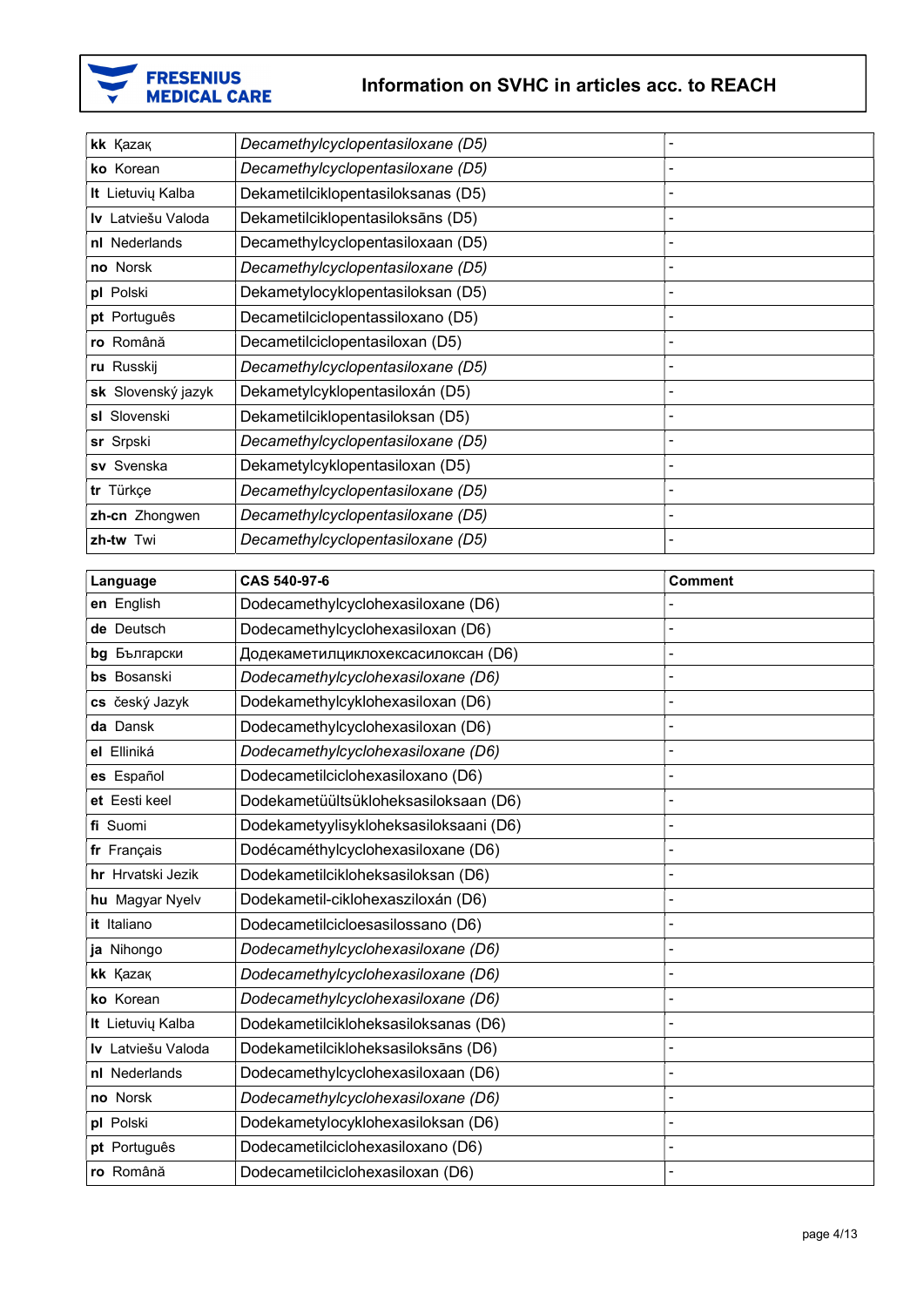

| ru Russkij         | Dodecamethylcyclohexasiloxane (D6) |                          |
|--------------------|------------------------------------|--------------------------|
| sk Slovenský jazyk | Dodekametylcyklohexasiloxán (D6)   |                          |
| sl Slovenski       | Dodekametilcikloheksasiloksan (D6) | -                        |
| sr Srpski          | Dodecamethylcyclohexasiloxane (D6) | -                        |
| sv Svenska         | Dodekametylcyklohexasiloxan (D6)   | -                        |
| tr Türkçe          | Dodecamethylcyclohexasiloxane (D6) |                          |
| zh-cn Zhongwen     | Dodecamethylcyclohexasiloxane (D6) | $\overline{\phantom{0}}$ |
| zh-tw Twi          | Dodecamethylcyclohexasiloxane (D6) | ۰                        |

| en English   | This statement refers to the named product including, as applicable, its accessories, additional<br>equipment, packaging material and/or related spare parts.<br>One or more components contain above named SVHC Candidates in a concentration > 0.1 mass%<br>according to Article 33 and 59 $(1, 10)$ of Regulation (EC) No. 1907/2006 ("REACH").                                                                                                                                  |
|--------------|-------------------------------------------------------------------------------------------------------------------------------------------------------------------------------------------------------------------------------------------------------------------------------------------------------------------------------------------------------------------------------------------------------------------------------------------------------------------------------------|
|              | NB: Article 3/3 REACH defines "articles" as "objects which during production is given a special shape, surface or<br>design which determines its function to a greater degree than does its chemical composition". So complex products<br>can fall in scope of Article 33 REACH due to included components or materials, even when the concentration of a<br>SVHC Candidate is far below 0.1 % of the product.                                                                      |
|              | This statement represents our current state of knowledge and can be updated at any time. This<br>statement does neither represent a guarantee of any product properties nor releases any party from its<br>responsibilities, especially defined by local legislation. Fresenius Medical Care accepts no responsibility<br>for injury or loss which may arise from reliance on information contained in this document.                                                               |
| de Deutsch   | Diese Erklärung bezieht sich auf das genannte Produkt inklusive, wie zutreffend, seines Zubehörs und<br>zusätzlicher Ausrüstung, Verpackungsmaterial und/oder zugehörige Ersatzteile.<br>Eine oder mehrere Komponenten enthalten oben genannte SVHC Kandidaten in einer Konzentration ><br>0,1 Masse-% gemäß Artikel 33 und 59 (1, 10) der Verordnung (EG) 1907/2006 ("REACH").                                                                                                     |
|              | NB: Artikel 3/3 REACH definiert "Erzeugnisse" als "Gegenstände, die bei der Herstellung eine spezifische Form,<br>Oberfläche oder Gestalt erhalten, die in größerem Maße als die chemische Zusammensetzung ihre Funktion<br>bestimmt". Deshalb können komplexe Produkteaufgrund von enthaltenen Komponenten oder Materialien in den<br>Anwendungsbereich von Artikel 33 REACH fallen, obwohl die Konzentration eines SVHC-Kandidaten weit unterhalb<br>0,1 % des Produkts ist.      |
|              | Diese Erklärung stellt unseren aktuellen Kenntnisstand dar und kann jederzeit aktualisiert werden. Diese<br>Erklärung stellt weder eine Garantie von Produkteigenschaften dar noch entlässt sie irgendeine Partei<br>aus ihren Verantwortlichkeiten, insbesondere aufgrund lokaler Gesetzgebung. Fresenius Medical Care<br>akzeptiert keine Verantwortung für Verletzungen oder Verluste, welche von dem Vertrauen auf die in<br>diesem Dokument enthalten Informationen herrühren. |
| bg Български | Настоящата декларация се отнася до посочения продукт, включително (според<br>целесъобразността) неговите аксесоари, допълнително оборудване, опаковъчни материали<br>и/или съответните резервни части.<br>Един или повече компоненти съдържат горепосочените SVHC кандидати в концентрация > 0,1<br>масов % в съответствие с член 33 и 59 (1, 10) от Регламент (ЕО) № 1907/2006 (REACH).                                                                                            |
|              | Забележка: член 3/3 REACH определя "артикулите" като "Предмети, на които по време на производството е<br>придадена специална форма, повърхност или дизайн, които определят техните функции в по-голяма степен,<br>отколкото техния химичен състав". Затова сложни продукти може да попадат в обхвата на член 33 REACH<br>поради включени компоненти или материали дори когато концентрацията на SVHC кандидата е много под<br>0,1% от продукта.                                     |
|              | Настоящата декларация представя моментното състояние на нашите познания и може да бъде<br>актуализирана по всяко време. Настоящата декларация не е гаранция за каквито и да е свойства<br>на продукта, нито освобождава някоя от страните от отговорност, специално посочена от<br>местното законодателство. Fresenius Medical Care не поема отговорност за наранявания или<br>щети, които може да произлязат от доверяване на съдържащата се в този документ информация.           |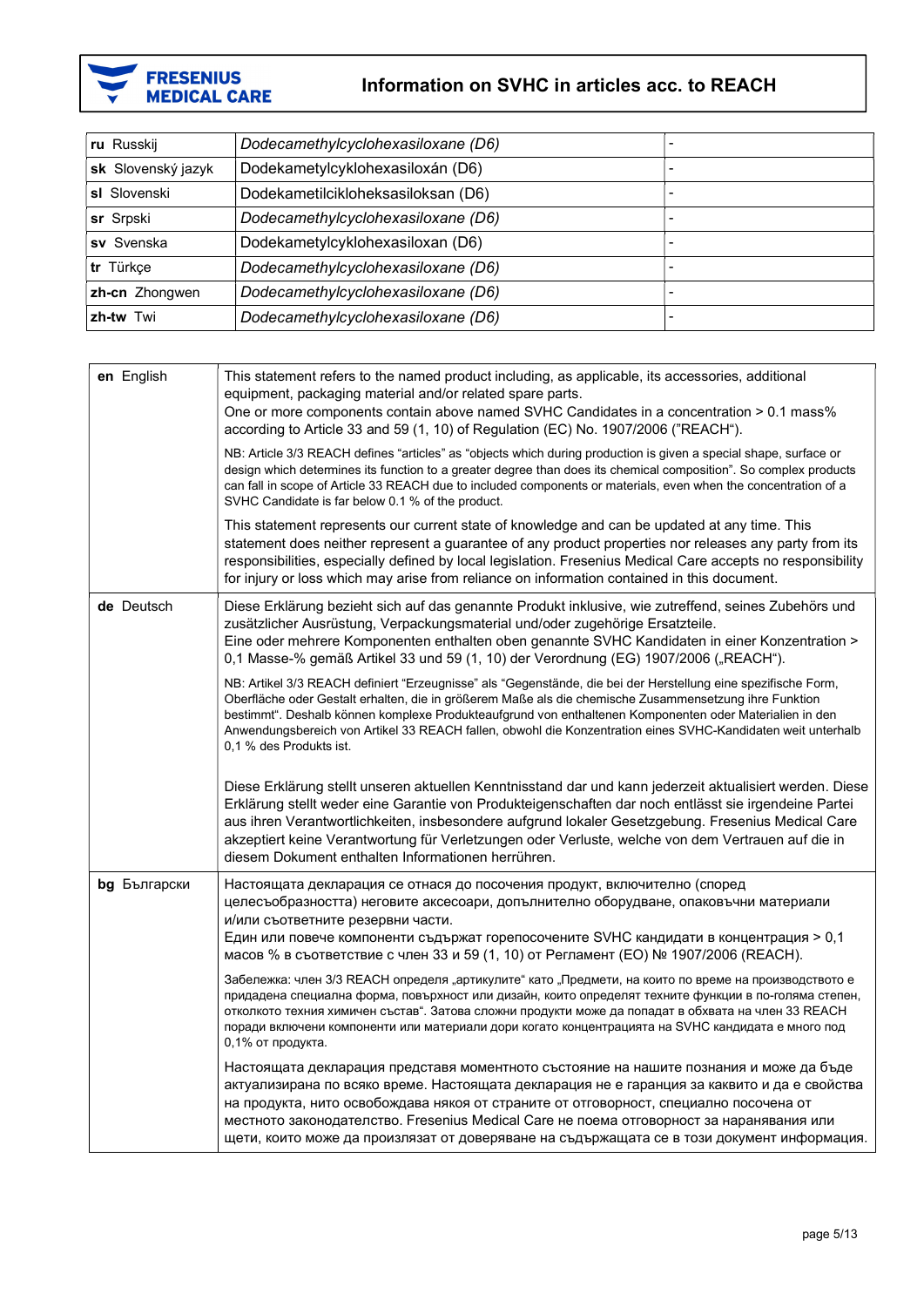

| <b>bs</b> Bosanski | Ova izjava se odnosi na navedeni proizvod uključujući, kako je primjenjivo, dodatne dijelove, dodatnu<br>opremu, ambalažu i/ili povezane rezervne dijelove.<br>Jedna ili više komponenti sadrži gore navedene kandidate za uvrštavanje na listu tvari vrlo visokog<br>rizika (SVHC) u koncentraciji > 0,1 masenih % u skladu sa Članovima 33 i 59 (1, 10) Regulative (EC) br.<br>1907/2006 ("REACH").                                                                                                           |
|--------------------|-----------------------------------------------------------------------------------------------------------------------------------------------------------------------------------------------------------------------------------------------------------------------------------------------------------------------------------------------------------------------------------------------------------------------------------------------------------------------------------------------------------------|
|                    | NB: Član 3/3 regulative REACH definiše "proizvode" kao "predmete koji za vrijeme proizvodnje dobivaju poseban<br>oblik, površinu ili dizajn što određuje njihovu funkciju u većoj mjeri nego njihov hemijski sastav". Tako složeni<br>proizvodi spadaju u djelokrug Člana 33 regulative REACH zbog uključenih komponenti ili materijala čak i kada je<br>koncentracija kandidata za uvrštavanje na listu tvari vrlo visokog rizika (SVHC) daleko ispod 0,1% proizvoda.                                          |
|                    | Ova izjava predstavlja naša sadašnja saznanja i razumijevanja i može se ažurirati u svakom trenutku.<br>Ova izjava ne predstavlja garanciju bilo kakvih svojstava proizvoda niti oslobađa bilo koju stranu od<br>svojih odgovornosti, posebno u skladu sa lokalnim zakonima. Kompanija Fresenius Medical Care ne<br>snosi nikakvu odgovornost za povredu ili gubitak koji mogu nastati kao posljedica oslanjanja na<br>informacije sadržane u ovom dokumentu.                                                   |
| cs český Jazyk     | Toto prohlášení se týká uvedeného produktu, včetně jeho případného příslušenství, dalšího vybavení,<br>balicího materiálu a/nebo příslušných náhradních dílů.<br>Jedna nebo více složek obsahuje kandidáty na látky SVHC v koncentraci > 0,1 mass% dle článku 33 a<br>59 (1, 10) Nařízení (EK) č. 1907/2006 ("REACH").                                                                                                                                                                                          |
|                    | Poznámka: Článek 3/3 REACH definuje "artikly" jako "předměty, kterým je během výroby dán zvláštní tvar, povrch<br>nebo design určující jejich funkci do větší míry než jejich chemické složení". Takže komplexní produkty mohou do<br>tohoto rozsahu podle článku 33 REACH spadat kvůli zahrnutým složkám či materiálům, i když v nich koncentrace<br>kandidátů na látky SVHC je pod 0,1 % produktu.                                                                                                            |
|                    | Toto prohlášení představuje náš aktuální stav znalostí a může být kdykoliv aktualizováno. Toto<br>prohlášení nepředstavuje žádnou záruku vlastností produktu ani nezbavuje jakoukoliv stranu jejích<br>povinností, zejména těch definovaných místní legislativou. Společnost Fresenius Medical Care<br>nepřijímá žádnou odpovědnost za zranění nebo škody, které mohou vzniknout spoléháním se na<br>informace obsažené v tomto dokumentu.                                                                      |
| da Dansk           | Denne erklæring henviser til det navngivne produkt inklusive dets tilbehør, ekstraudstyr,<br>emballagemateriale og/eller relaterede reservedele.<br>En eller flere komponenter indeholder ovenstående SVHC-kandidater i en koncentration > 0,1 vægt-% i<br>henhold til artikel 33 og 59 (1, 10) i EF-direktiv nr. 1907/2006 ("REACH").                                                                                                                                                                          |
|                    | NB: Artikel 3/3 i REACH definerer en "artikel" som "en genstand, der under fremstillingen har fået en særlig form,<br>overflade eller design, der i højere grad end den kemiske sammensætning er bestemmende for dens funktion".<br>Således kan komplekse produkter være omfattet af artikel 33 i REACH på grund af inkluderede komponenter eller<br>materialer, også selvom koncentrationen af en SVHC-kandidat er langt under 0,1 % af produktet.                                                             |
|                    | Denne erklæring er et udtryk for vores aktuelle kendskab og kan til enhver tid blive opdateret. Denne<br>erklæring er hverken en garanti for særlige produktegenskaber eller fraskriver nogen part for sit ansvar,<br>der er specifik defineret i den lokale lovgivning. Fresenius Medical Care påtager sig intet ansvar for<br>skader eller tab som følge af brug af oplysninger i dette dokument.                                                                                                             |
| el Elliniká        | Η παρούσα δήλωση αφορά το αναφερθέν προϊόν συμπεριλαμβανομένων, κατά περίπτωση, των<br>εξαρτημάτων, του πρόσθετου εξοπλισμού, του υλικού της συσκευασίας ή/και των συναφών<br>ανταλλακτικών του.<br>Ένα ή περισσότερα μέρη περιέχουν τις προαναφερθείσες υποψήφιες ουσίες SVHC, σε συγκέντρωση ><br>0,1% της μάζας, σύμφωνα με το Άρθρο 33 και 59 (παράγραφοι 1, 10) του Κανονισμού (ΕΚ) 1907/2006<br>("REACH").                                                                                                |
|                    | ΣΗΜΕΙΩΣΗ: Το άρθρο 3/3 REACH προσδιορίζει τα «αντικείμενα», ως «αντικείμενα τα οποία, κατά τη διάρκεια της<br>παραγωγής, αποκτούν ειδικό σχήμα, επιφάνεια ή σχεδιασμό, που καθορίζει τη λειτουργία τους σε μεγαλύτερο βαθμό<br>από ό,τι η χημική τους σύνθεση». Επομένως, τα σύνθετα προϊόντα ενδέχεται να εμπίπτουν στο πεδίο εφαρμογής του<br>Άρθρου 33 REACH, λόγω των συστατικών στοιχείων ή υλικών, ακόμα και όταν η συγκέντρωση μιας υποψήφιας<br>ουσίας SVHC του προϊόντος είναι πολύ κατώτερη από 0,1%. |
|                    | Η παρούσα δήλωση περιλαμβάνει τις υφιστάμενες γνώσεις μας και ενδέχεται να ενημερωθεί ανά πάσα<br>στιγμή. Η παρούσα δήλωση δεν αποτελεί εγγύηση των ιδιοτήτων του προϊόντος, ούτε απαλλάσσει<br>κάποιο μέρος από τις ευθύνες του, οι οποίες ορίζονται ειδικά από την τοπική νομοθεσία. Η Fresenius<br>Medical Care δεν φέρει ευθύνη σε περίπτωση τραυματισμού ή απώλειας που ενδέχεται να προκύψει<br>από την εμπιστοσύνη σε πληροφορίες που περιέχονται σε αυτό το έγγραφο.                                    |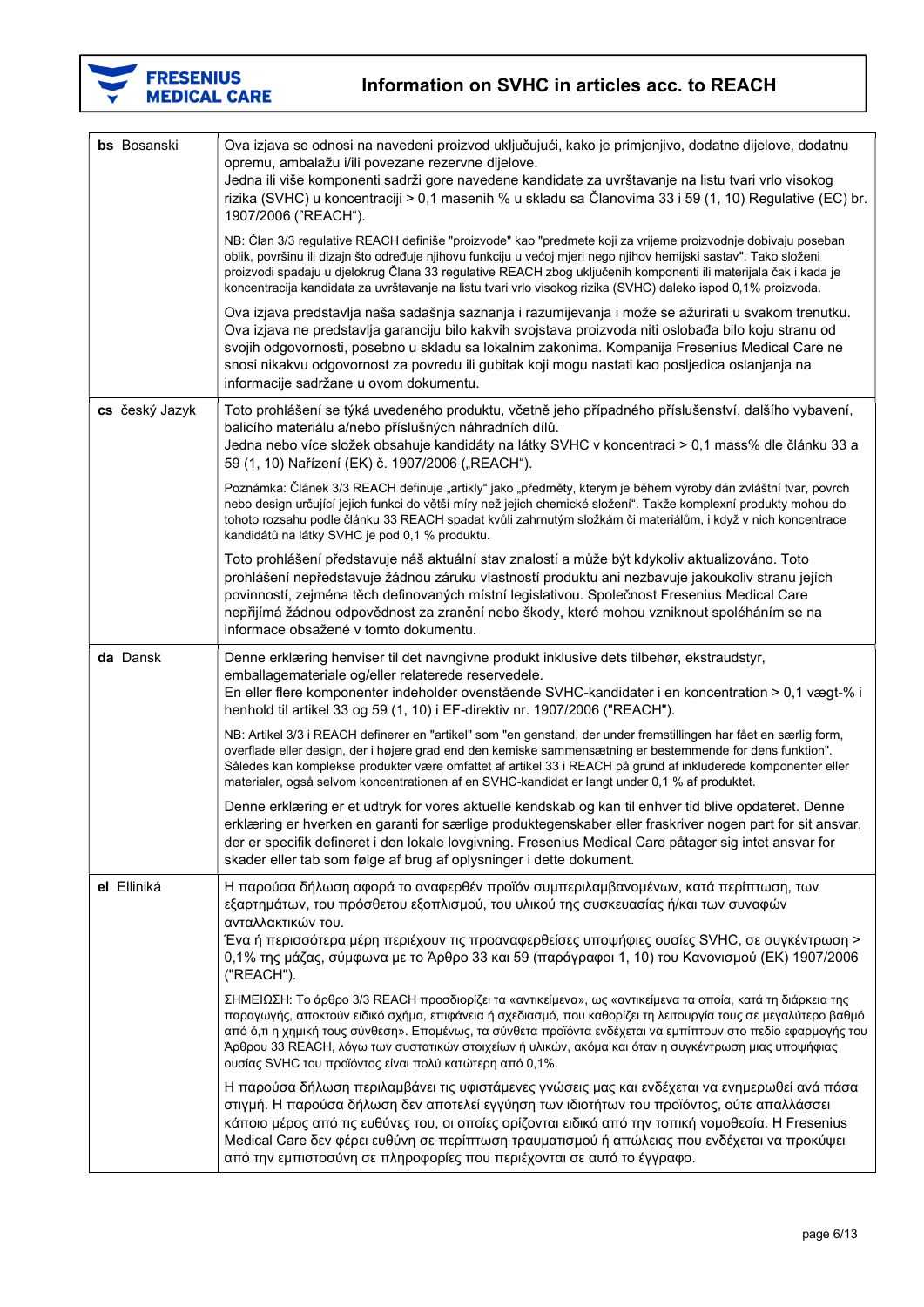

| es Español    | Esta declaración es válida para el producto designado junto con, si procede, sus accesorios,<br>equipamiento adicional, materiales de embalaje y piezas de repuesto relacionadas.<br>Uno o más de los componentes contienen las sustancias candidatas extremadamente preocupantes<br>que se indican arriba en una concentración de > 0,1 % de la masa, de acuerdo con los Artículos 33 y 59<br>(1, 10) del reglamento (CE) n.º 1907/2006 («REACH»).<br>NB: El Artículo 3/3 de REACH define los «artículos» como «objetos a los cuales durante la producción se les<br>proporciona una forma, superficie o diseño que determinan su función en mayor grado que su composición |
|---------------|------------------------------------------------------------------------------------------------------------------------------------------------------------------------------------------------------------------------------------------------------------------------------------------------------------------------------------------------------------------------------------------------------------------------------------------------------------------------------------------------------------------------------------------------------------------------------------------------------------------------------------------------------------------------------|
|               | química». Esto significa que los productos complejos pueden pertenecer al ámbito de aplicación del Artículo 33 de<br>REACH debido a los componentes o materiales que forman parte de ellos, aunque la concentración de una<br>sustancia candidata extremadamente preocupante sea inferior al 0,1 % del producto.                                                                                                                                                                                                                                                                                                                                                             |
|               | Esta declaración representa nuestro nivel de conocimiento actual y podría sufrir modificaciones en<br>cualquier momento. Esta declaración no constituye ninguna garantía en relación a las propiedades de<br>un producto ni exime a ninguna parte de sus responsabilidades, en especial las establecidas por la<br>legislación local. Fresenius Medical Care no aceptará ninguna responsabilidad por los daños<br>personales ni las pérdidas que puedan derivarse de la confianza en la información contenida en este<br>documento.                                                                                                                                          |
| et Eesti keel | Avalduses viidatakse nimetatud tootele, sealhulgas olenevalt kohaldatavusest selle tarvikutele,<br>lisaseadmetele, pakkematerjalile ja/või seonduvatele varuosadele.<br>Üks või enam komponenti sisaldab eespool nimetatud väga ohtlike ainete kandidaate kontsentratsioonis<br>> 0,1 massi% vastavalt määruse (EÜ) nr 1907/2006 (REACH) artiklitele 33 ja 59 (1, 10).                                                                                                                                                                                                                                                                                                       |
|               | NB: REACH-i artiklis 3/3 on "artikkel" määratletud järgmiselt: "ese, millele antakse tootmise käigus teatud kuju,<br>pinnaviimistlus või kujundus, mis määrab tema funktsiooni suuremal määral kui tema keemiline koostis". Seega<br>võivad jääda mitmeosalised tooted REACH-i artikli 33 rakendusalasse neis sisalduvate komponentide või materjalide<br>tõttu, isegi kui väga ohtliku aine kandidaadi kontsentratsioon on kaugelt alla 0,1% tootest.                                                                                                                                                                                                                       |
|               | Avaldus kujutab meie teadmiste hetkeseisu ja seda võidakse igal ajal muuta. Avaldus ei kujuta garantiid<br>toote ühegi omaduse kohta ega vabasta ühtegi isikut tema vastutusest, eriti sellest, mis on määratletud<br>kohalikes õigusaktides. Fresenius Medical Care ei vastuta vigastuste ega kahju eest, mis võivad<br>tuleneda käesolevas dokumendis sisalduva teabe kasutamisest.                                                                                                                                                                                                                                                                                        |
| fi Suomi      | Tämä ilmoitus viittaa nimettyyn tuotteeseen sekä, mikäli käytössä, sen lisävarusteisiin, lisälaitteisiin,<br>pakkausmateriaaliin ja/tai tuotteeseen liittyviin varaosiin.<br>Yksi tai useampi komponentti sisältää edellä mainittuja erityistä huolta aiheuttavien aineiden (SVHC)<br>kandidaatteja, joiden pitoisuus on > 0,1 painoprosenttia säädöksen (EU) nro 1907/2006 ("REACH")<br>artiklan 33 ja 59 (1, 10) mukaisesti.                                                                                                                                                                                                                                               |
|               | HUOM: REACH-asetuksen artikla 3/3 määrittelee "esineen" tuotteeksi, jolle annetaan tuotannossa erityinen muoto,<br>pinta tai rakenne, joka määrittää sen käyttötarkoitusta enemmän kuin sen kemiallinen koostumus. Monimutkaiset<br>tuotteet voivat siksi kuulua REACH-asetuksen 33 piiriin niiden sisältämien komponenttien tai materiaalien vuoksi,<br>vaikka SVHC-kandidaatin pitoisuus on huomattavasti alle 0,1 %.                                                                                                                                                                                                                                                      |
|               | Tämä ilmoitus vastaa tämänhetkistä tietämystämme ja se voidaan päivittää koska tahansa. Ilmoitus ei<br>esitä takuuta tuotteen ominaisuuksista eikä vapauta kolmatta osapuolta erityisesti paikallisen<br>lainsäädännön määrittämistä velvollisuuksista. Fresenius Medical Care ei vastaa mahdollisista<br>vahingoista tai vammoista, joiden syynä on turvautuminen tämän asiakirjan sisältämiin tietoihin.                                                                                                                                                                                                                                                                   |
| fr Français   | Cette déclaration concerne le produit nommé avec, si applicable, ses accessoires, l'équipement<br>additionnel, le matériel d'emballage et/ou les pièces détachées liées.<br>Un ou plusieurs composants contiennent les substances candidates SVHC nommées ci-dessus dans<br>une concentration > 0,1 % du poids, conformément aux articles 33 et 59 (1, 10) du règlement (CE)<br>Nº 1907/2006 (« REACH »).                                                                                                                                                                                                                                                                    |
|               | NB : l'article 3/3 REACH définit par « article » un « objet auquel sont donnés, au cours du processus de fabrication,<br>une forme, une surface ou un dessin particuliers qui sont plus déterminants pour sa fonction que sa composition<br>chimique ». Ainsi, des produits complexes peuvent relever du champ d'application de l'article 33 REACH en raison<br>de composants ou matériaux inclus, même si la concentration d'une substance candidate SVHC est bien inférieure à<br>$0,1\%$ du produit.                                                                                                                                                                      |
|               | Cette déclaration représente l'état actuel de nos connaissances et peut être mise à jour à tout moment.<br>Cette déclaration ne constitue aucune garantie sur les propriétés de produit et ne dégage aucunement<br>les responsabilités de tiers, en particulier telles que définies par la réglementation locale. Fresenius<br>Medical Care n'assume aucune responsabilité pour toute blessure ou perte liées à l'utilisation<br>d'informations contenues dans ce document.                                                                                                                                                                                                  |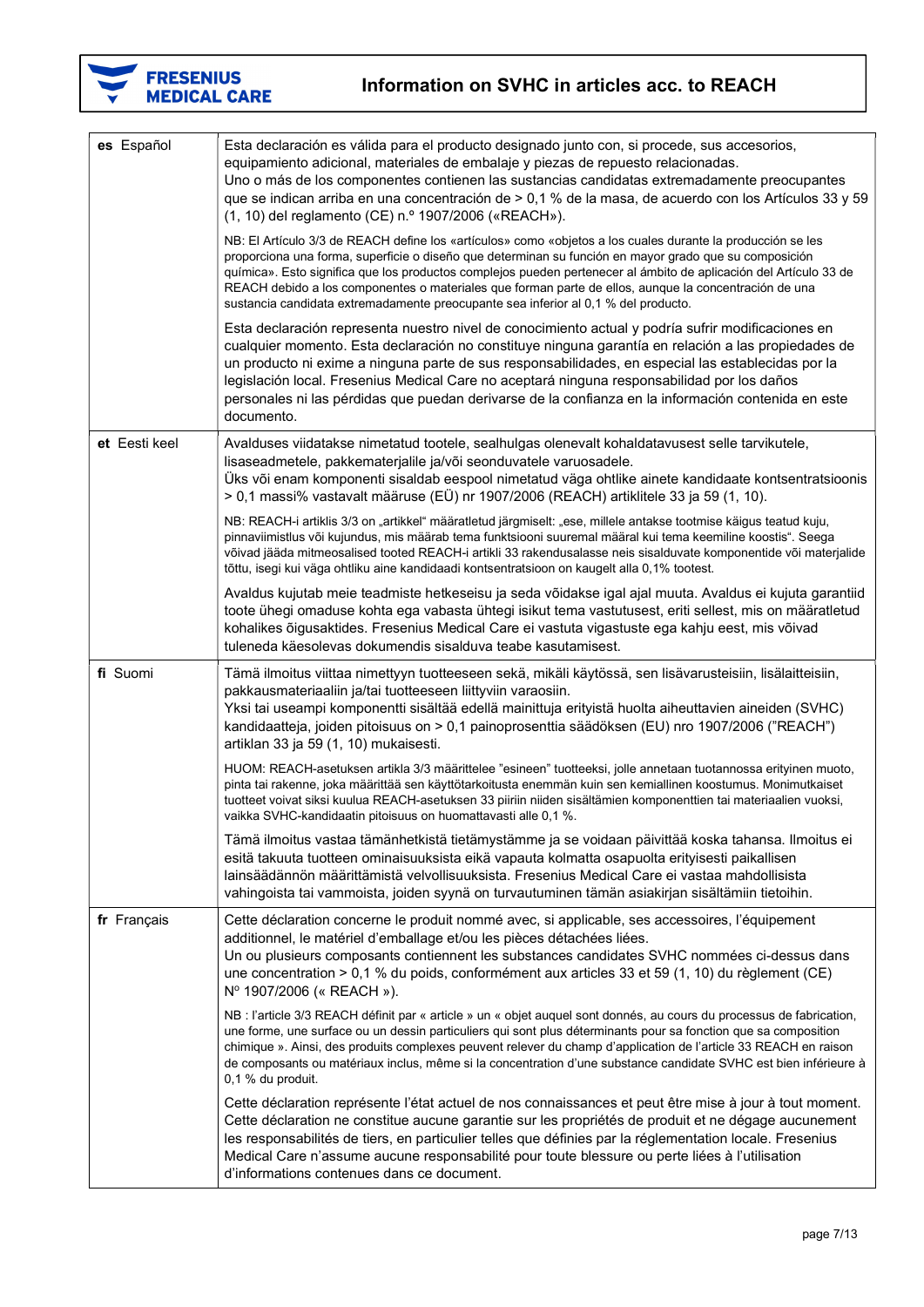

| hr Hrvatski Jezik | Ova se izjava odnosi na imenovani proizvod uključujući, kako je primjenjivo, njegove dodatke, dodatnu<br>opremu, materijal pakiranja i/ili povezane rezervne dijelove.<br>Jedna ili više komponenti sadrže prethodno navedene tvari posebno zabrinjavajućih svojstava (SVHC) u<br>koncentraciji > 0,1 masenog udjela prema člancima 33. i 59. (1., 10.) Uredbe (EZ) br. 1907/2006<br>("REACH").                                                                                                                                |
|-------------------|--------------------------------------------------------------------------------------------------------------------------------------------------------------------------------------------------------------------------------------------------------------------------------------------------------------------------------------------------------------------------------------------------------------------------------------------------------------------------------------------------------------------------------|
|                   | Napomena: u članku 3. stavku 3. Uredbe REACH "proizvodi" se definiraju kao "predmet kojem se tijekom proizvodnje<br>daje poseban oblik, površina ili obličje koji određuju njegovu funkciju u većoj mjeri nego njegov kemijski sastav".<br>Stoga složeni proizvodi mogu biti obuhvaćeni područjem primjene članka 33. Uredbe REACH jer sadrže određene<br>komponente ili materijale, čak i kad je koncentracija kandidata za popis SVHC daleko ispod 0,1 % proizvoda.                                                          |
|                   | Ova izjava predstavlja naše trenutno znanje i može se ažurirati u bilo kojem trenutku. Ova izjava ne<br>predstavlja jamstvo ni za koje svojstvo proizvoda niti oslobađa bilo koju stranu od odgovornosti,<br>posebno definiranih lokalnim zakonima. Društvo Fresenius Medical Care ne prihvaća odgovornost za<br>ozljede ili gubitke koji mogu proizaći iz oslanjanja na informacije sadržane u ovom dokumentu.                                                                                                                |
| hu Magyar Nyelv   | A jelen nyilatkozat a megnevezett termékre vonatkozik, beleértve annak megfelelő tartozékait,<br>kiegészítő felszerelését, csomagolóanyagát és/vagy alkatrészeit.<br>Egy vagy több összetevő a fent megnevezett SVHC anyagjelöltet tartalmazza > 0,1 tömeg%<br>koncentrációban, az 1907/2006/EK rendelet ("REACH") 33. és 59. (1, 10) cikkének értelmében.                                                                                                                                                                     |
|                   | Megjegyzés: A REACH 3./3. cikke szerint az "árucikk" "olyan tárgy, amely az előállítás során a funkcióját a kémiai<br>összetételnél nagyobb mértékben meghatározó különleges formát, felületet vagy alakot kap". Ezért a komplex<br>termékekben felhasznált összetevők vagy anyagok miatt ezek a REACH 33. cikkének hatálya alá tartozhatnak, noha<br>a SVHC anyagjelölt koncentrációja sokkal kisebb, mint a termék 0,1%-a.                                                                                                   |
|                   | A jelen nyilatkozat a jelenlegi ismereteinket tükrözik, amelyek bármikor aktualizálhatók. A jelen<br>nyilatkozat nem jelenti sem a termék tulajdonságainak garantálását, sem a felek felmentését a<br>felelősségük alól, különös tekintettel a helyi jogszabályokra. A Fresenius Medical Care nem vállal<br>semmilyen felelősséget sérülésekért vagy veszteségekért, amelyek a jelen dokumentumban lévő<br>információkban vetett bizalomból erednek.                                                                           |
| it Italiano       | Questa dichiarazione fa riferimento al prodotto indicato, inclusi, nella misura applicabile, i suoi<br>accessori, le attrezzature supplementari, il materiale di imballaggio e/o i relativi ricambi.<br>Uno o più componenti contengono le sostanze incluse nella Candidate List delle SVHC (Substance of<br>Very High Concern, sostanze estremamente problematiche) sopra indicate in una concentrazione pari a<br>$> 0.1$ in massa% in conformità agli art. 33 e 59 (1, 10) del Regolamento (CE) n. 1907/2006 ("REACH").     |
|                   | NB: l'articolo 3/3 REACH definisce gli "articoli" come "oggetti a cui sono dati durante la produzione una forma, una<br>superficie o un disegno particolari che ne determinano la funzione di uso finale in misura maggiore della sua<br>composizione chimica". I prodotti complessi possono, pertanto, essere contemplati dall'art. 33 REACH a causa di<br>componenti o materiali in essi inclusi, anche quando la concentrazione della sostanza inclusa nella Candidate List<br>SVHC è ben inferiore allo 0,1% del prodotto. |
|                   | Questa dichiarazione rappresenta il nostro attuale stato della conoscenza e può essere aggiornata in<br>qualsiasi momento. Questa dichiarazione non rappresenta una garanzia di qualsiasi proprietà del<br>prodotto né esenta qualsiasi parte dalle proprie responsabilità, in particolar modo quelle definite dalla<br>legislazione locale. Fresenius Medical Care declina ogni responsabilità per eventuali lesioni o perdite<br>derivanti dal fare affidamento sulle informazioni contenute nel presente documento.         |
| ja Nihongo        | 本声明は、指定された製品(該当する場合は、その付属品、追加装置、包装材、関連予備部品など)が対象です。<br>1つまたは複数の構成要素には、規則 (EC) No. 1907/2006 (「REACH」) の第33条および59条 (第1項、第10項) に<br>より濃度が0.1質量%を上回る、上記で指定されたSVHC候補物質が含まれています。                                                                                                                                                                                                                                                                                                                                                    |
|                   | 注意:REACH第3条第3項では、「成形品」を、「製造時にその化学成分よりも高い度合いで機能を決定する特殊な形状、表面、設<br>計が与えられている対象物」として定義しています。そのため、複合製品は、SVHC候補物質の濃度が製品の0.1%をはるかに下回<br>っていても、含まれている構成要素や素材によってREACH第33条の対象になる可能性があります。                                                                                                                                                                                                                                                                                                                                              |
|                   | 本声明は当社の現時点の認識を示したものであり、随時更新される可能性があります。本声明はいかなる製品の特<br>性も保証していません。また、いかなる当事者の責任(特に現地の法律で定義された責任)を免除するものでもあ<br>りません。フレゼニウス メディカル ケアでは、本書に記載された情報の信頼性から生じる傷害および損失に対し<br>て一切の責任を負いません。                                                                                                                                                                                                                                                                                                                                            |
| kk Kazak          | Бұл мәлімдеме аталған бұйымға, соның ішінде қолданылатын болса, оның керек-жарақтарына,<br>қосымша жабдығына, орауыш материалына және/немесе өніммен байланысты қосалқы<br>бөлшектерге қатысты болып келеді.                                                                                                                                                                                                                                                                                                                   |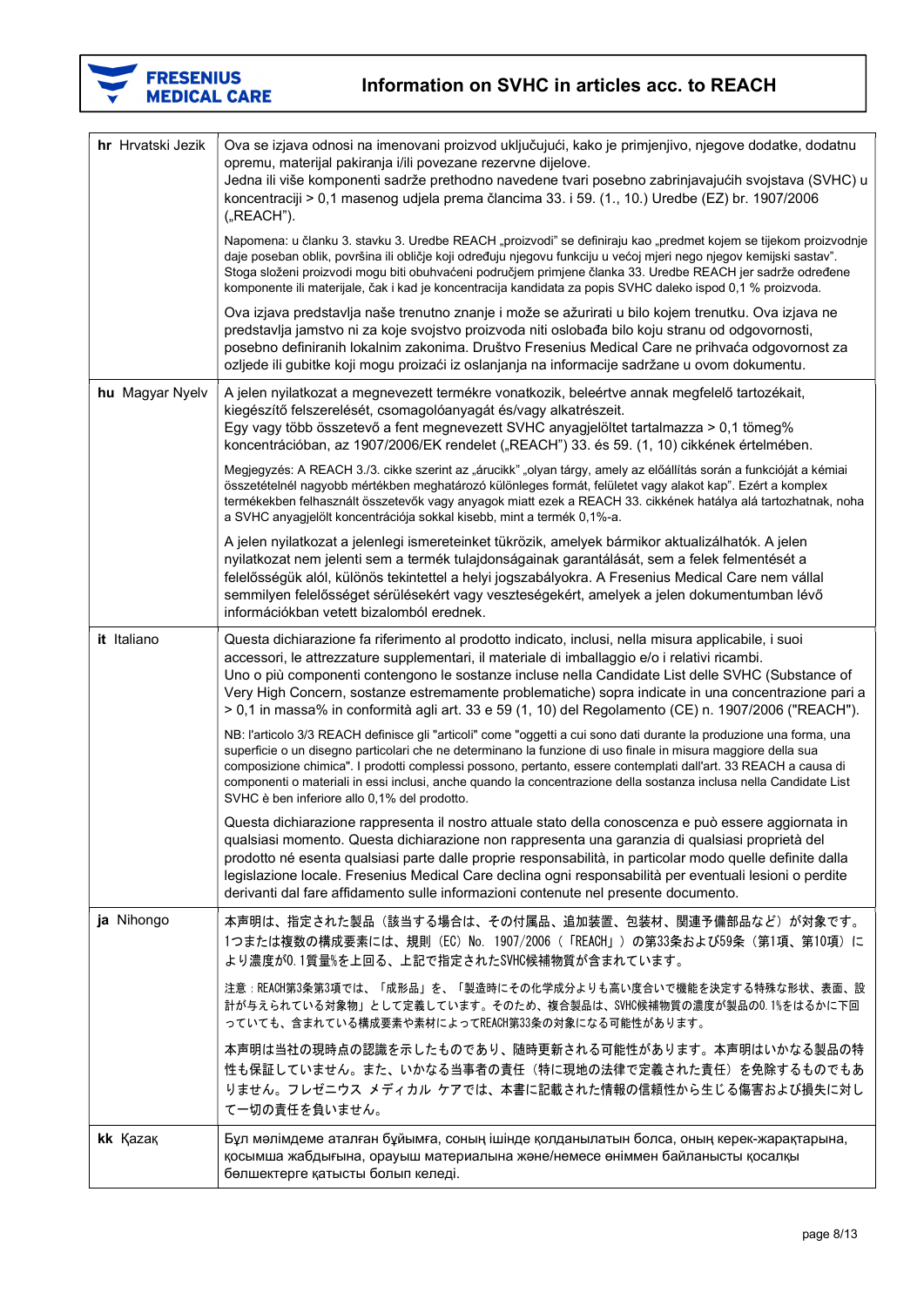| <b>FRESENIUS</b><br><b>MEDICAL CARE</b> | Information on SVHC in articles acc. to REACH                                                                                                                                                                                                                                                                                                                                                                                                     |
|-----------------------------------------|---------------------------------------------------------------------------------------------------------------------------------------------------------------------------------------------------------------------------------------------------------------------------------------------------------------------------------------------------------------------------------------------------------------------------------------------------|
|                                         | № 1907/2006 («REACH») ережесінің (ЕҚ) 33- және 59-баптарына (1, 10) сай, бір немесе бірнеше<br>құрамдас бөлшегі жоғарыда аталған SVHC кандидаттарын > 0,1 массалық пайыз<br>концентрациясында қамтиды.                                                                                                                                                                                                                                            |
|                                         | Назар аударыңыз: REACH 3/3 бабы «бұйымдарды» «өндіріс барысында оның функциясын химиялық<br>құрамынан үлкенірек дәрежеге анықтайтын арнайы пішінге, бетке немесе дизайнға келтірілетін заттар» деп<br>белгілейді. Сондықтан кешенді бұйымдар тіпті SVHC кандидатының концентрациясы өнімнің 0,1 пайызынан<br>төмен болғанда да құрамындағы құрамдас бөлшектеріне немесе материалдарына байланысты REACH 33-<br>бабының аясында болуы мүмкін.      |
|                                         | Осы мәлімдеме біздің ағымдағы білім қалпын көрсетеді және кез келген уақытта жаңартылуы<br>мүмкін. Осы мәлімдеме не бұйымның кез келген сипаттарына кепілдік бермейді, не ешбір тарапты<br>әсіресе жергілікті заңнамамен белгіленген жауапкершіліктен босатпайды. Fresenius Medical Care<br>компаниясы осы құжатта қамтылған ақпаратқа сүйенгеннен пайда болған жарақаттану немесе<br>мүліктен айрылу үшін ешқандай жауапкершілік көтермейді.     |
| ko Korean                               | 본 명세서에서는 가능한 경우 액세서리, 부가 장비, 포장 재질 및/또는 관련 예비 부품 등을 포함, 해당 제품의 정보를                                                                                                                                                                                                                                                                                                                                                                                |
|                                         | 제공합니다.                                                                                                                                                                                                                                                                                                                                                                                                                                            |
|                                         | 하나 이상의 구성 요소에는 Regulation (EC) No. 1907/2006("REACH") 제 33조 및 59(1, 10)에 따라 질량 기준 0.1%                                                                                                                                                                                                                                                                                                                                                            |
|                                         | 이상의 SVHC 허가 후보 물질이 포함되어 있습니다.                                                                                                                                                                                                                                                                                                                                                                                                                     |
|                                         | 주의: 제 3/3조 REACH에서는 "완제품"의 정의를 "생산 중에 특수한 성형, 표면 처리 또는 설계가 더해져 단순 화학 조성 이상의 큰                                                                                                                                                                                                                                                                                                                                                                     |
|                                         | 기능을 발휘하는 물체"로 규정합니다. SVHC 허가 후보 물질의 농도가 제품의 0.1% 미만인 경우에도 복잡한 제품은 포함된                                                                                                                                                                                                                                                                                                                                                                             |
|                                         | 구성요소 또는 재료로 인해 제 33조 REACH의 범위에 해당될 수 있습니다.                                                                                                                                                                                                                                                                                                                                                                                                       |
|                                         | 본 명세서는 현재의 지식 수준을 반영하므로 언제든지 업데이트될 수 있습니다. 본 명세서는 제품 특성에 대한                                                                                                                                                                                                                                                                                                                                                                                       |
|                                         | 보증을 제시하지 않으며, 특히 현지 규제법규에서 규정된 책임으로부터 어떤 당사자도 면책하지 않습니다.                                                                                                                                                                                                                                                                                                                                                                                          |
|                                         | Fresenius Medical Care는 이 문서에 포함된 정보의 신뢰성으로 인해 발생할 수 있는 부상 또는 손실에 대해                                                                                                                                                                                                                                                                                                                                                                              |
|                                         | 책임지지 않습니다.                                                                                                                                                                                                                                                                                                                                                                                                                                        |
| It Lietuvių Kalba                       | Ši informacija susijusi su nurodytu produktu ir, jei taikoma, jo priedais, papildoma įranga, pakavimo<br>medžiagomis ir / arba susijusiomis atsarginėmis dalimis.<br>Viename ar daugiau komponentų yra aukščiau nurodytų SVHC kandidatų su > 0,1 % visos masės<br>koncentracija pagal reglamento (EB) NR. 1907/2006 ("REACH") 33 ir 59 str. (1, 10).                                                                                              |
|                                         | Dėmesio: "REACH" 3/3 straipsnyje "objektai" apibrėžiamos kaip "daiktai, kuriems gamybos metu suteikiama speciali<br>forma, paviršius ar dizainas, kuris su jų numatoma funkcija yra susijęs labiau negu jų cheminė sandara". Dėl to<br>sudėtingi produktai gali patekti į "REACH" 33 straipsnio galiojimo sferą dėl savo sudėtyje esančių komponentų ar<br>medžiagų, net jei SVHC kandidato koncentracija produkte yra gerokai mažesnė nei 0,1 %. |
|                                         | Šis pareiškimas atspindi mūsų šiuo metu turimas žinias ir gali būti bet kada patikslintas. Šis pareiškimas<br>nėra jokia garantija dėl produkto ypatybių ir neatleidžia jokios trečiosios šalies nuo jos atsakomybės,<br>ypač apibrėžiamos pagal vietinius įstatymus. "Fresenius Medical Care" neprisiima jokios atsakomybės<br>už sužalojimus ar nuostolius, kurių gali atsirasti pasitikint šiame dokumente pateikta informacija.               |
| Iv Latviešu<br>Valoda                   | Šis paziņojums attiecas uz minēto izstrādājumu, tostarp, ja piemērojams, tā piederumiem,<br>palīgiekārtām, iepakojuma materiālu un/vai saistītām rezerves daļām.<br>Viena vai vairākas sastāvdaļas satur iepriekš minētos SVHC kandidātus koncentrācijā > 0,1 masas<br>daļa % saskaņā ar regulas (EK) Nr. 1907/2006 ("REACH") 33. un 59. pantu (1, 10).                                                                                           |
|                                         | levērot: REACH regulas 3. panta 3. punkts definē "izstrādājumus" kā "objektus, kam izgatavošanā piešķirta īpaša<br>forma, virsma vai struktūra, kas nosaka to funkcijas vairāk nekā ķīmiskais sastāvs". Tādējādi REACH regulas<br>33. pantu var attiecināt uz kompleksiem izstrādājumiem ietverto sastāvdaļu vai materiālu dēļ, pat ja izstrādājuma<br>SVHC kandidāta koncentrācija ir krietni zem 0,1 %.                                         |
|                                         | Šis paziņojums atspoguļo mūsu pašreizējo zināšanu līmeni, un to jebkurā laikā var atjaunināt. Šis<br>paziņojums nesniedz garantiju izstrādājumu īpašībām, kā arī neatbrīvo iesaistītās puses no to<br>atbildības, it īpaši vietējo tiesību aktu definētas. Fresenius Medical Care neuzņemas atbildību par<br>kaitējumu vai zaudējumiem, kas var izrietēt no šajā dokumentā iekļautās informācijas.                                                |
| nl Nederlands                           | Deze verklaring heeft betrekking op het genoemde product inclusief bijbehorende accessoires,<br>aanvullende uitrusting, verpakkingsmateriaal en/of reserveonderdelen.                                                                                                                                                                                                                                                                             |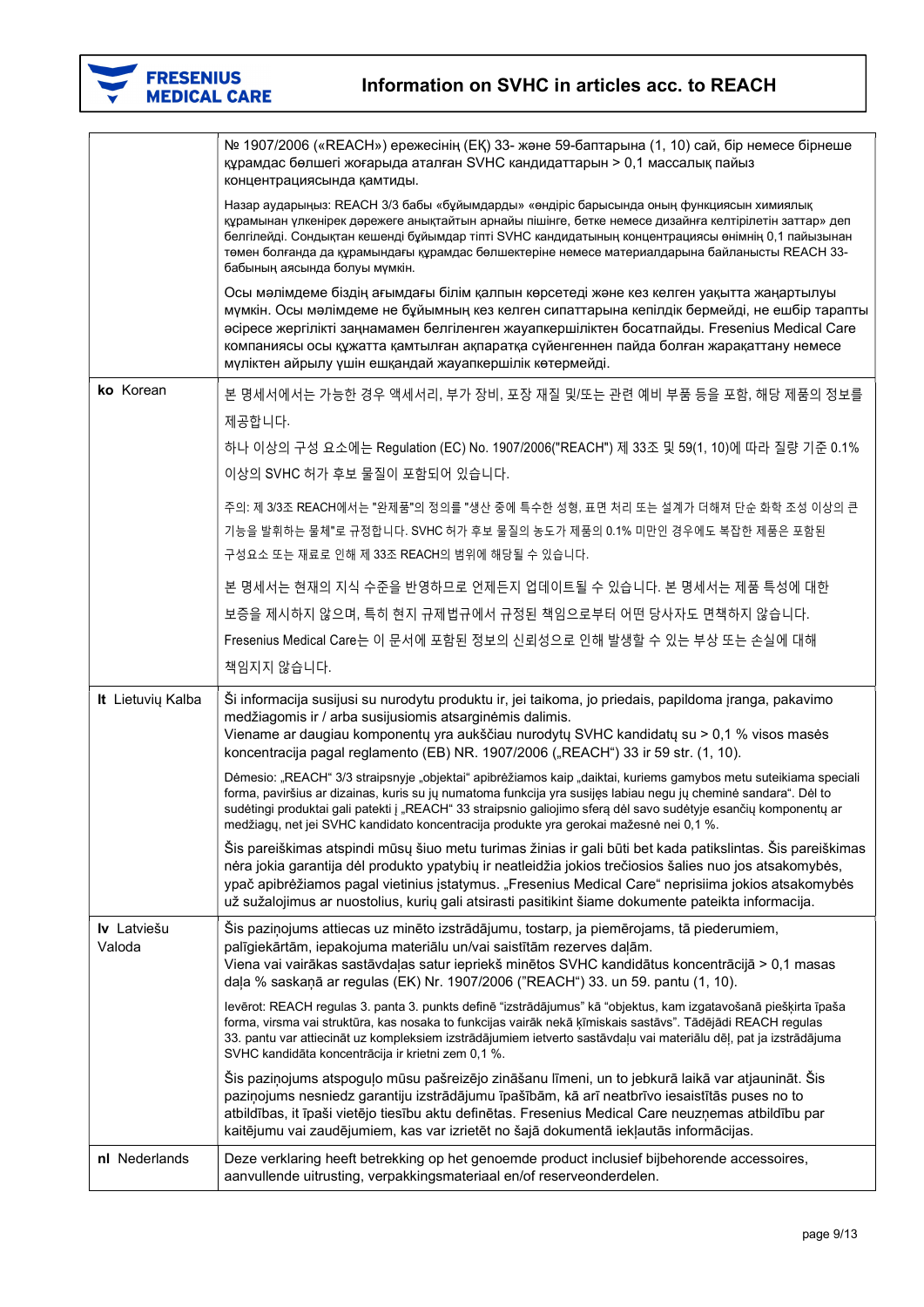

|              | Eén of meer componenten bevatten de bovengenoemde SVHC-kandidaten in een concentratie > 0,1<br>massa% volgens artikelen 33 en 59 (1, 10) van Verordening (EG) nr. 1907/2006 (REACH).                                                                                                                                                                                                                                                                                                          |
|--------------|-----------------------------------------------------------------------------------------------------------------------------------------------------------------------------------------------------------------------------------------------------------------------------------------------------------------------------------------------------------------------------------------------------------------------------------------------------------------------------------------------|
|              | NB: Artikel 3/3 REACH definieert een "voorwerp" als "een object waaraan tijdens de productie een speciale vorm,<br>oppervlak of patroon wordt gegeven waardoor zijn functie in hogere mate wordt bepaald dan door de chemische<br>samenstelling". Dus een complex product kan onder de werkingssfeer van artikel 33 van REACH vallen vanwege<br>componenten of materialen die het bevat ondanks dat de concentratie van een SVHC-kandidaat ver beneden 0,1%<br>van het product ligt.          |
|              | Deze verklaring beschrijft de huidige stand van onze kennis en kan op elk gewenst moment worden<br>bijgewerkt. Deze verklaring is geen garantie van producteigenschappen noch ontheft het enige partij<br>van haar verantwoordelijkheden, in het bijzonder van naleving van lokale wetgeving. Fresenius Medical<br>Care aanvaardt geen enkele aansprakelijkheid voor letsel of verlies dat kan voortvloeien uit het<br>vertrouwen op informatie in dit document.                              |
| no Norsk     | Dette utsagnet refererer til det nevnte produktet, inkludert, hvis det er aktuelt, dets tilbehør, ekstrautstyr,<br>emballasjemateriale og / eller relaterte reservedeler.<br>$En$ eller flere komponenter inneholder ovennevnte SVHC-kandidater i en konsentrasjon > 0,1<br>masseprosent i henhold til artikkel 33 og 59 (1, 10) av direktiv (EC) nr. 1907/2006 ("REACH").                                                                                                                    |
|              | NB: Artikkel 3/3 REACH definerer "artikler" som "objekter som under produksjon er gitt en spesiell form, overflate<br>eller design som bestemmer det funksjon i større grad enn dets kjemiske sammensetning". Komplekse produkter kan<br>dermed komme innenfor omfanget til artikkel 33 REACH på grunn av inkluderte komponenter eller materialer, selv<br>når konsentrasjonen av en SVHC-kandidat er langt under 0,1 % av produktet.                                                         |
|              | Dette utsagnet representerer vår nåværende kunnskap, og kan bli oppdatert til enhver tid. Dette<br>utsagnet utgjør verken noen garanti for noen produktegenskaper eller fritar noen parter fra sitt ansvar,<br>spesielt som definert av lokal lovgivning. Fresenius Medical Care påtar seg ikke noe ansvar for<br>personskader eller tap som skyldes at man baserer seg på informasjonen i dette dokumentet.                                                                                  |
| pl Polski    | Niniejsza deklaracja dotyczy niniejszego produktu, w tym w stosownych przypadkach jego akcesoriów,<br>sprzętu dodatkowego, materiału opakowaniowego i/lub powiązanych części zapasowych.<br>Co najmniej jeden z komponentów zawiera wyżej podanych kandydatów SVHC w stężeniu > 0,1%<br>masy produktu według art. 33 i 59 (1, 10) rozporządzenia (WE) nr 1907/2006 ("REACH").                                                                                                                 |
|              | UWAGA: Art. 3/3 rozporządzenia REACH definiuje "wyroby" jako "przedmioty, który podczas produkcji otrzymują<br>określony kształt, powierzchnię, konstrukcję lub wygląd zewnętrzny, co decyduje o ich funkcji w stopniu większym niż<br>jego skład chemiczny". Oznacza to, że produkty złożone mogą podlegać zapisom art. 33 REACH z powodu<br>uwzględnionych w nich komponentów lub materiałów, nawet jeśli stężenie kandydata SVHC znajduje się znacznie<br>poniżej 0,1% masy tego produktu. |
|              | Niniejsza deklaracja odzwierciedla stan naszej obecnej wiedzy i w każdej chwili może zostać<br>zaktualizowana. Niniejsza deklaracja nie stanowi gwarancji właściwości żadnego produktu, ani nie<br>zwalnia żadnej strony z jej obowiązków, zwłaszcza określonych w lokalnych przepisach. Firma<br>Fresenius Medical Care nie odpowiada za obrażenia ciała lub straty mogące wynikać z opierania się na<br>informacjach zawartych w niniejszym dokumencie.                                     |
| pt Português | Esta declaração refere-se ao produto mencionado, incluindo, conforme aplicável, os seus acessórios,<br>equipamento adicional, material de embalagem e/ou peças sobresselentes relacionadas.<br>Um ou mais componentes contêm os candidatos SVHC, mencionados acima, numa concentração > 0,1<br>massa% de acordo com o Artigo 33 e 59 (1, 10) do regulamento (CE) n° 1907/2006 ("REACH").                                                                                                      |
|              | NB: O artigo 3/3 REACH define "artigos" como "objetos aos quais, durante a produção, é dada uma forma, superfície<br>ou desenho específico que é mais determinante para a sua utilização final do que a sua composição química". Deste<br>modo, os produtos complexos podem entrar no âmbito do Artigo 33 REACH devido aos componentes ou materiais<br>incluídos, mesmo se a concentração de um candidato SVHC estiver bem abaixo de 0,1 % do produto.                                        |
|              | Esta declaração representa o nosso estado atual de conhecimento e pode ser atualizada a qualquer<br>momento. Esta declaração não representa uma garantia de qualquer propriedade do produto, nem<br>desobriga as partes de suas responsabilidades, especialmente as definidas pela legislação local. A<br>Fresenius Medical Care não aceita a responsabilidade por lesões ou perdas que possam ocorrer devido<br>à confiança na informação contida neste documento.                           |
| ro Română    | Această declarație se referă la produsul indicat inclusiv, acolo unde este aplicabil, tuturor accesoriilor<br>sale, echipamentelor suplimentare, materialelor de ambalare și/sau pieselor de schimb conexe.<br>Unul sau mai multe ingrediente conțin Candidații SVHC indicați anterior într-o concentrație de > 0,1<br>mass% conform Articolului 33 și 59 (1, 10) din Reglementarea (CE) Nr. 1907/2006 ("REACH").                                                                             |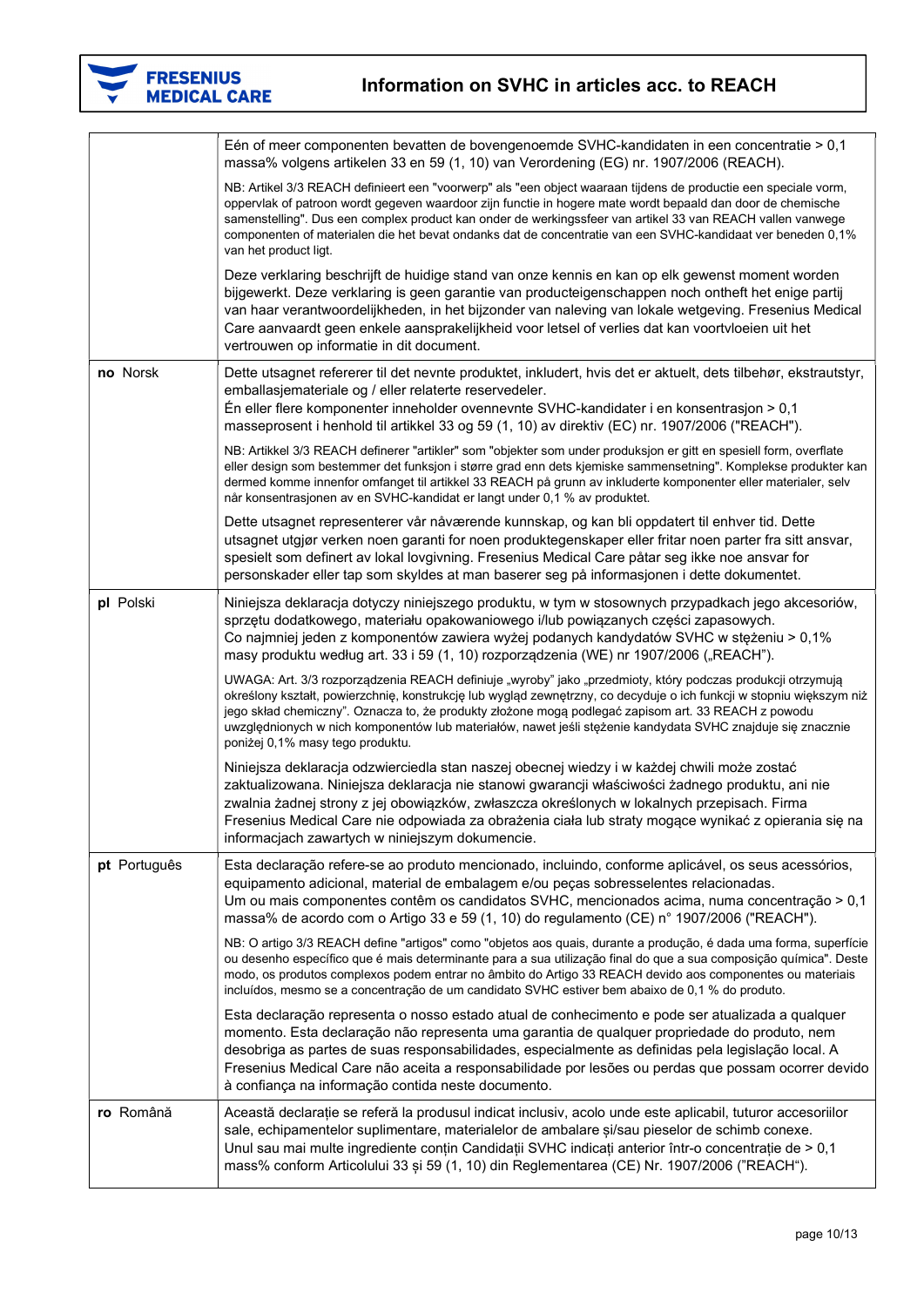

|                       | NB: Articolul 3/3 REACH definește "articolele" ca fiind "obiecte cărora li se oferă pe parcursul producției o formă, o<br>suprafață sau un design special, care determină funcționalitatea sa în mai mare măsură decât compoziția sa<br>chimică". Astfel, produsele complexe pot intra sub incidența Articolului 33 REACH datorită componentelor sau<br>materialelor incluse, chiar și atunci când concentrația unui Candidat SVHC este mult sub 0,1 % din produs.                                                           |
|-----------------------|------------------------------------------------------------------------------------------------------------------------------------------------------------------------------------------------------------------------------------------------------------------------------------------------------------------------------------------------------------------------------------------------------------------------------------------------------------------------------------------------------------------------------|
|                       | Această declarație reprezintă nivelul cunoștințelor noastre actuale și poate fi actualizat oricând. Această<br>declarație nu reprezintă nicio o garanție referitoare la proprietățile produsului și nici nu exonerează una<br>dintre părți de responsabilități, mai ales conform definițiilor legislației locale. Fresenius Medical Care nu<br>își asumă nicio răspundere pentru vătămările sau pierderile ce pot apărea ca urmare a utilizării ca<br>fundament a informațiilor conținute de acest document.                 |
| ru Russkij            | Данное положение относится к поименованному продукту, включая, в том или ином случае, его<br>комплектующие, дополнительное оборудование, упаковочный материал и/или соответствующие<br>запасные части.                                                                                                                                                                                                                                                                                                                       |
|                       | Один или несколько компонентов содержат вышеупомянутые потенциально особо опасные<br>вещества в концентрации >0.1 % массы в соответствии со Статьями 33 и 59 (1, 10) Закона (EC)<br>№ 1907/2006 («REACH»).                                                                                                                                                                                                                                                                                                                   |
|                       | Обратить внимание: Статья 3/3 закона REACH определяет «товары» как «изделия, которым в процессе<br>производства придается особая форма, поверхность или конструкция, что в большей степени определяет их<br>функцию, нежели химический состав». Поэтому комплексные продукты могут подпадать под действие Статьи<br>33 закона REACH по причине включенных в них компонентов или материалов даже в случае, если<br>концентрация потенциально особо опасных веществах в значительной степени ниже 0.1% от состава<br>продукта. |
|                       | Данное положение основано на нашем текущем уровне знаний и может быть уточнено в любое<br>время. Данное положение не представляет собой гарантии каких-либо характеристик продукта и<br>не освобождает ни одну из сторон от обязательств, особенно тех, которые определены местным<br>законодательством. Компания Fresenius Medical Care не принимает на себя никакой<br>ответственности за ущерб или убытки, которые могут быть понесены в результате использования<br>информации, содержащейся в данном документе.         |
| sk Slovenský<br>jazyk | Toto vyhlásenie sa týka uvedeného produktu vrátane jeho príslušenstva, dodatočného vybavenia,<br>obalového materiálu a/alebo súvisiacich náhradných dielov.<br>Jedna alebo viac zložiek obsahuje vyššie uvedené kandidátske látky SVHC v koncentrácii > 0,1 %<br>hmotnosti podľa článku 33 a 59 (1, 10) nariadenia (ES) č. 1907/2006 ("REACH").                                                                                                                                                                              |
|                       | Poznámka: Článok 3/3 REACH definuje "predmety" ako "objekty", ktoré majú počas výroby špeciálny tvar, povrch<br>alebo konštrukciu, ktoré určujú ich funkciu vo väčšej miere ako jeho chemické zloženie". Takéto zložité výrobky môžu<br>spadať do rozsahu článku 33 nariadenia REACH z dôvodu zahrnutých komponentov alebo materiálov, aj keď<br>koncentrácia kandidátskych látok SVHC je oveľa nižšia ako 0,1 % výrobku.                                                                                                    |
|                       | Toto vyhlásenie predstavuje náš súčasný stav vedomostí a môže byť kedykoľvek aktualizované. Toto<br>vyhlásenie nepredstavuje záruku vlastností produktu, ani nevylučuje žiadne povinnosti žiadnej zmluvnej<br>strany, špeciálne definovaných miestnymi právnymi predpismi. Spoločnosť Fresenius Medical Care<br>nepreberá žiadnu zodpovednosť za zranenie alebo stratu, ktoré môžu vzniknúť v súvislosti s<br>dôveryhodnosťou informácií obsiahnutých v tomto dokumente.                                                     |
| sl Slovenski          | Ta izjava se nanaša na navedeni izdelek, po potrebi vključno z dodatki, dodatno opremo, embalažo<br>in/ali povezanimi rezervnimi deli.<br>Ena komponenta ali več vsebuje zgoraj navedene potencialne snovi SVHC v koncentraciji<br>> 0,1 masnega odstotka v skladu s členoma 33 in 59 (1, 10) Uredbe (ES) št. 1907/2006 (»REACH«).                                                                                                                                                                                           |
|                       | Opomba: Člen 3(3) Uredbe REACH opredeljuje »izdelke« kot »predmete, ki med proizvodnjo dobijo posebno obliko<br>ali površino, ki bolj določa njegovo funkcijo kot njegova kemična sestava«. Tako lahko kompleksni izdelki sodijo v<br>obseg člena 33 Uredbe REACH zaradi vključenih komponent ali materialov, četudi je koncentracija potencialne snovi<br>SVHC precej pod 0,1 % izdelka.                                                                                                                                    |
|                       | Ta izjava predstavlja naše trenutno stanje znanja in jo je mogoče kadar koli posodobiti. Ta izjava ne<br>predstavlja jamstva za nobeno značilnost proizvodov ali razrešuje odgovornosti nobene stranke, zlasti<br>opredeljene z lokalno zakonodajo. Fresenius Medical Care ne sprejme nobene odgovornosti za telesne<br>poškodbe ali škodo, do katere lahko pride zaradi zanašanja na informacije, vsebovane v tem<br>dokumentu.                                                                                             |
| sr Srpski             | Ova izjava se odnosi na imenovani proizvod, uključujući, prema primeni, njegov pribor, dodatnu opremu,<br>ambalažni materijal i/ili povezane rezervne delove.                                                                                                                                                                                                                                                                                                                                                                |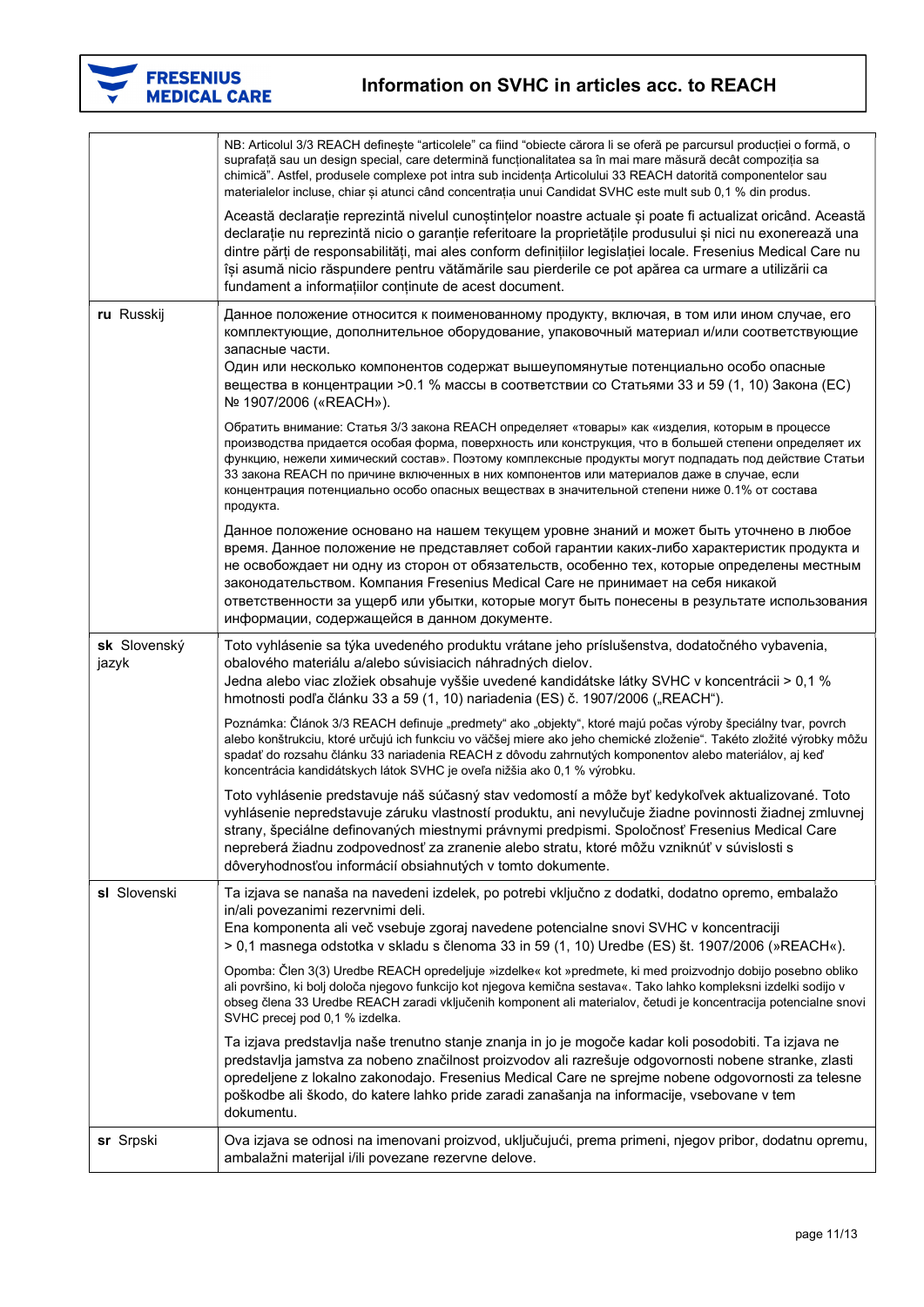

|                | Jedna ili više komponenti sadrže gore navedene SVHC kandidate u koncentraciji > 0,1 masenih % u<br>skladu sa članom 33 i 59 (1, 10) propisa (EZ) br. 1907/2006 ("REACH").                                                                                                                                                                                                                                                                    |
|----------------|----------------------------------------------------------------------------------------------------------------------------------------------------------------------------------------------------------------------------------------------------------------------------------------------------------------------------------------------------------------------------------------------------------------------------------------------|
|                | Dodatna napomena: Član 3/3 REACH definiše "artikle" kao "predmete koji tokom proizvodnje dobijaju poseban oblik,<br>površinu ili dizajn koji određuje funkciju predmeta u većoj meri nego što to čini njegov hemijski sastav". Tako složeni<br>proizvodi mogu biti uključeni u opseg člana 33 REACH zbog sadržanih komponenti ili materijala, čak i kada je<br>koncentracija SVHC kandidata daleko ispod 0,1% proizvoda.                     |
|                | Ova izjava predstavlja naša trenutna saznanja i može biti ažurirana u bilo kom trenutku. Ova izjava ne<br>predstavlja garanciju u pogledu bilo kog svojstva proizvoda niti oslobađa bilo koju stranu od njenih<br>odgovornosti, naročito onih koje su definisane lokalnim zakonima. Kompanija Fresenius Medical Care<br>ne prihvata odgovornost za povredu ili gubitak koji može proisteći iz oslanjanja na informacije u ovom<br>dokumentu. |
| sv Svenska     | Detta uttalande gäller den identifierade produkten, inklusive eventuella tillbehör, extrautrustning,<br>förpackningsmaterial och/eller tillhörande reservdelar.<br>En eller flera av komponenterna ovan innehåller identifierade farliga ämnen (SVHC) med en<br>koncentration på > 0,1 % av massan enligt artikel 33 och 59 (1, 10) i förordning (EG) nr. 1907/2006<br>("REACH").                                                            |
|                | OBS: REACH-artikel 3/3 definierar "artiklar" som "objekt som vid produktion erhåller en viss form, yta eller<br>utformning, som bestämmer dess funktion i större utsträckning än dess kemiska sammansättning". Alltså kan<br>sammansatta produkter omfattas av REACH-artikel 33 på grund av de komponenter eller material som ingår, även<br>om koncentrationen av ett farligt ämne (SVHC) är mycket lägre än 0,1 % för hela produkten.      |
|                | Detta uttalande representerar vår aktuella kunskap och kan ändras när som helst. Uttalandet utgör<br>ingen garanti gällande en produkts egenskaper och befriar inte heller någon part från sitt ansvar, särskilt<br>inte det ansvar som regleras av lokal lagstiftning. Fresenius Medical Care tar inget ansvar för eventuella<br>skador eller förluster som uppstår på grund av man förlitar sig på informationen i detta dokument.         |
| tr Türkçe      | Bu beyan adı geçen ürün ve eğer varsa bu ürüne ait aksesuarlara, ilave ekipmana, ambalaj<br>malzemelerine ve/veya bu ürünle ilgili yedek parçalara atıf yapmaktadır.<br>Bir veya birden fazla komponent, yukarıda anılan SVHC Adaylarını, Yönetmelik (EC) No. 1907/2006<br>("REACH"), Madde 33 ve 59 (1, 10) uyarınca kütle yoğunluğu %'si > 0,1'dir.                                                                                        |
|                | NB: REACH Madde 3/3 "artikeller" ifadesini, "üretimi sırasında, özel bir şekil, yüzey veya tasarım verilen ve bu<br>özelliklerin işlevi belirlemede kimyasal kompozisyondan fazla etkili olduğu nesneler" olarak tanımlamaktadır. Bu<br>nedenle karmaşık ürünler, SVHC Adayının konsantrasyonu ürünün %0,1'inin çok daha altında olsa dahi, içerdikleri<br>komponentler veya materyaller nedeniyle REACH Madde 33 kapsamına girebilir.       |
|                | Bu beyan sahip olduğumuz bilginin mevcut durumunu yansıtmaktadır ve herhangi bir zamanda<br>güncellenebilir. Bu beyan ürünün herhangi bir özelliğinin garantisini vermediği gibi tarafları, özellikle<br>yerel yönetmeliklerde tanımlananlardan sorumluluklarından muaf tutmaz. Fresenius Medical Care bu<br>belgedeki bilgilere güvenilmesi sonucunda ortaya çıkabilecek yaralanma veya kayıp konusunda hiçbir<br>sorumluluk kabul etmez.   |
| zh-cn Zhongwen | 本声明适用于提到的产品,包括(如适用)附件、额外设备、包装材料和/或相关零备件。                                                                                                                                                                                                                                                                                                                                                                                                     |
|                | 根据法规 (EC) No. 1907/2006 ("REACH") 第 33 和 59 (1, 10) 条款,一个或多个组件包含上述提到的浓度大于 0.1%                                                                                                                                                                                                                                                                                                                                                               |
|                | (质量分数)的高度关注物质(SVHC)。                                                                                                                                                                                                                                                                                                                                                                                                                         |
|                | 注意:根据 REACH 法规第 3/3 条款,"物品"的定义是"某一产品在生产过程中被赋予了一定的形状、外观或设计,与其化学成分相<br>比,其形状、外观或设计在更大程度上决定了其功能。" 因此,复杂产品,由于含有组件或材料,即便高度关注物质(SVHC)的浓<br>度远低于产品的 0.1%,也可能属于 REACH 法规第 33 条款的范畴。                                                                                                                                                                                                                                                                  |
|                | 本声明代表我们当前的知识状态,可能会随时更新。本声明不代表任何产品属性保证,也不向任何方承诺其责任,尤<br>其是当地法律规定的责任。Fresenius 医疗保健公司对于因信任本文档中包含的信息而引起的任何伤害或损失不承担<br>任何责任。                                                                                                                                                                                                                                                                                                                     |
| zh-tw Twi      | 本聲明涉及所述產品,包括其附件、附加裝備、包裝材料和/或相關備件(如有)。<br>依照法規 (EC) No. 1907/2006(「REACH」) 第33與59條 (1、10),一或多個組件含有上述SVHC列項的濃度超過<br>0.1% (質量分數)。                                                                                                                                                                                                                                                                                                               |